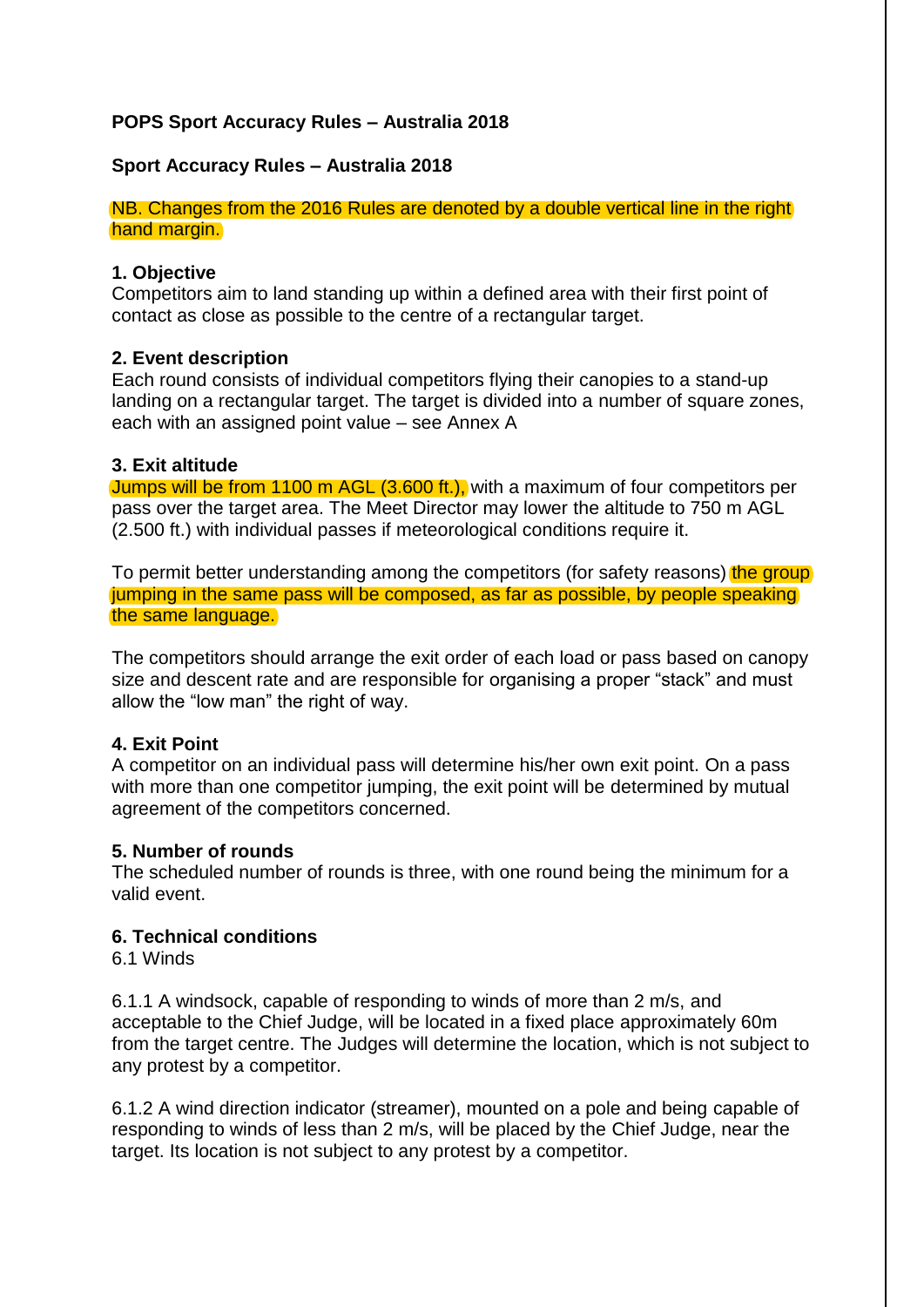#### 6.2 Target

The target is a rectangular zone (45m x 15m) divided into 27 squares (5m x 5m). See – Annexure A

The landing area surrounding the target will be a flat, open, unobstructed, grass covered if possible, area with a minimum distance to bigger obstacles (e.g. trees and buildings) of at least 200 meters (700 feet).

The spectator areas must be abeam the target zone at a distance not less than 30 metres (100 feet) from the target zone.

#### 6.3 Canopy limitations

Competitors must compete using a canopy wing loading of more than 1.0 (exit weight in pounds per square foot of canopy area - per manufacturer's published wing area).

Competitors must, upon registering, indicate the canopy size that they will use for this event and their exit weight with this canopy

The canopies used in this event cannot be more than 200 sq.ft regardless of the wing loading ratio.

Competitors cannot use a canopy described as a "Precision Accuracy" canopy.

Any doubts about the above requirements will be resolved by a decision of the judges and is not subject to any 'protest.'

The judges will do a calculation test check for at least 10 competitors before the competition starts and may also do test checks at anytime during the competition.

Competitors must use the same size canopy for all three jumps. Any violation of this requirement will result in a zero score for the jump on which the different size canopy was used.

## **7. Score**

7.1 The score for the jump, subject to 7.4 and 7.5, is equal to the landing point value less any landing penalty assessed as per 7.2 and 7.3 below

The landing point is the first point of body contact on the ground or the target.

The landing point value is the assigned point value of the square containing the landing point. If the landing point is on the line dividing two squares, the assigned point value will be the lower of the two square values.

The landing penalties described in 7.2 and 7.3 are separate penalties and both may be assessed in respect of any one jump.

7.2 Landing penalty.

Failure to execute a stand-up landing will result in a landing penalty of 20 points

A stand-up landing is defined as landing with only the soles of the feet or shoes on the ground and no other body part coming into contact with the ground or target pad during the landing and before coming to a complete stop.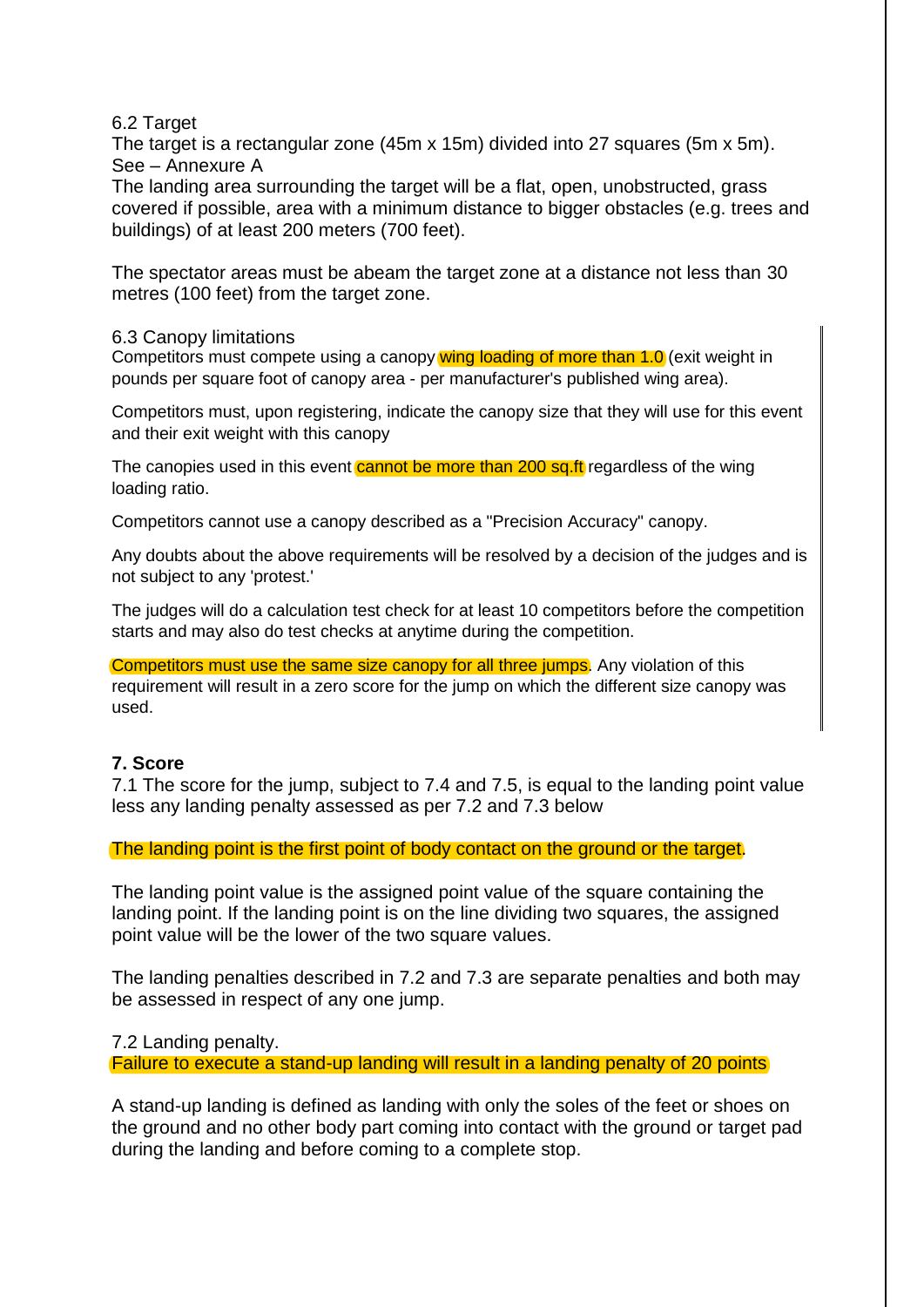A successful stand-up landing does not require that the competitor remain standing still at the landing point.

7.3 Landing Penalty

Failure to contain the complete landing from first point of contact to a complete stop within the target rectangle will result in a landing penalty of 20 points

7.4 Any competitor landing outside the target rectangle will receive a score for the jump of zero points

7.5 The maximum score for a jump is 50 points. The minimum score for a jump is 0 points (i.e the score may not be a negative point value)

# **8. Rejumps**

(1) Any malfunction of the main parachute canopy, which creates a control problem for a competitor, may merit a rejump. In this case the competitor must indicate immediately that he has such a problem by signalling with his arms or legs outstretched, or other suitable signal, throughout most of the descent and must make no attempt to land in the target area.

Following a malfunction, the inspection, by the Judges, of the equipment immediately after the competitor has landed must indicate that the competitor did suffer a malfunction that was not created by the competitor himself.

(2) A control problem is a condition in the deployment of the parachute such that it is virtually impossible to attempt a precision target approach, or that the main canopy configuration is such as to prevent the competitor from demonstrating his skill.

(3) If there is a sudden change in ground wind direction of more than 90 degrees when the wind speed is more than 3 m/s and automatically recorded by an electronic device, a competitor landing within 30 seconds after the change must be offered a re-jump. The competitor's decision must be made immediately.

(4) If two or more competitors approach and/or land on the target simultaneously or close together, and in the process interfere with each other, a rejump for one, or both, or neither may be awarded by the Chief Judge.

# **9. Judging and recording**

9.1 At least three judges will determine the landing point and are then responsible for determining the landing point value, assessing any landing penalty (7.2 and 7.3) and determining the score for the jump

9.2 Two separate sets of score sheets will be completed, one of which will retained by the Chief Judge

9.3 The judges should use a loud whistle to alert all people at the target area of the final approach of a competitor.

## **10. Radical Manouvre and Disqualification**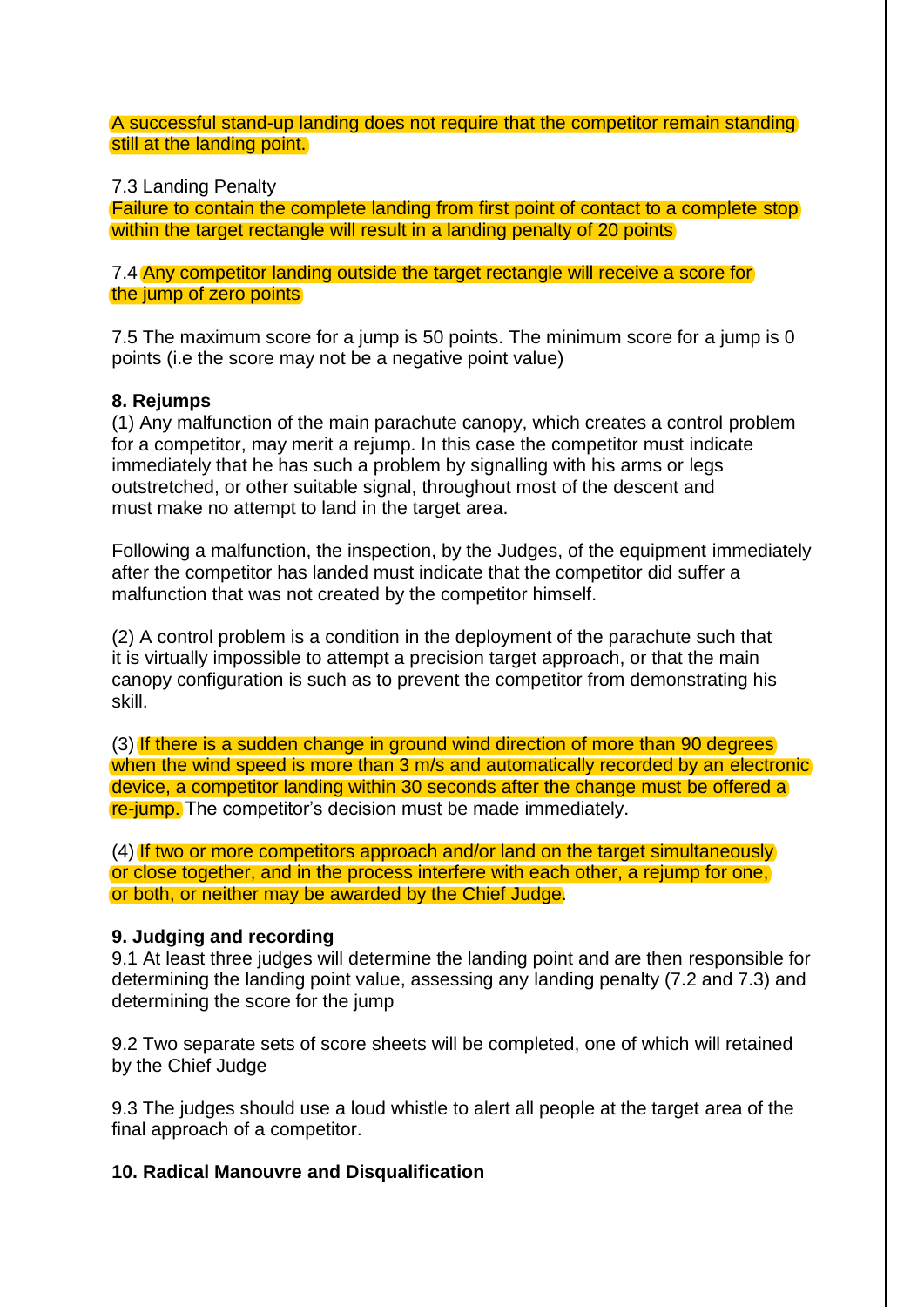Any competitor executing a radical canopy manouvre during the final approach of the jump, as determined by the judges, will receive the minimum score of 0 points for that round and may, by joint decision of the Chief Judge and Meet Director, be disqualified from the competition.

A radical canopy manoeuvre during the final approach of the jump is defined as an abrupt canopy turn of more than 90 degrees below 75 meters AGL(250 ft.).

# **11. Wind**

11.1 The wind speed and direction will be monitored and recorded by an automatic anemometric system, which must function without interruption. The location of the system will be determined by the judges and is not subject to any protest.

11.2 Wind speed and direction recordings will be made by the judges at no less than ten (10) minute intervals when the wind speed on the ground is greater than seven (7) m/s.

11.3 When the wind speed on the ground is greater than nine (9) m/s, the wind speed will be monitored constantly and recorded at an interval of no less than every two (2) minutes.

11.4 The maximum allowable wind speed for conduct of the event is eleven (11) m/s.

If the wind exceeds this limit, the event will be halted for five (5) minutes.

If the average wind then continues to exceed this limit, the event will be halted for at least thirty(30) minutes.

If a competitor is on final approach, below 75 meter (or 250 feet) and the wind exceeds this limit, the competitor will be given the option of keeping his or her score or taking a re-jump.

## **12. Classification of final results**

12.1 The winner is the competitor with the highest cumulative score at the end of all completed rounds.

12.2 In the case of a tie in the top three places, the tie will be broken by a jump-off round.

12.3 If a jump off is not possible, the best score in any completed round will determine the higher placing.